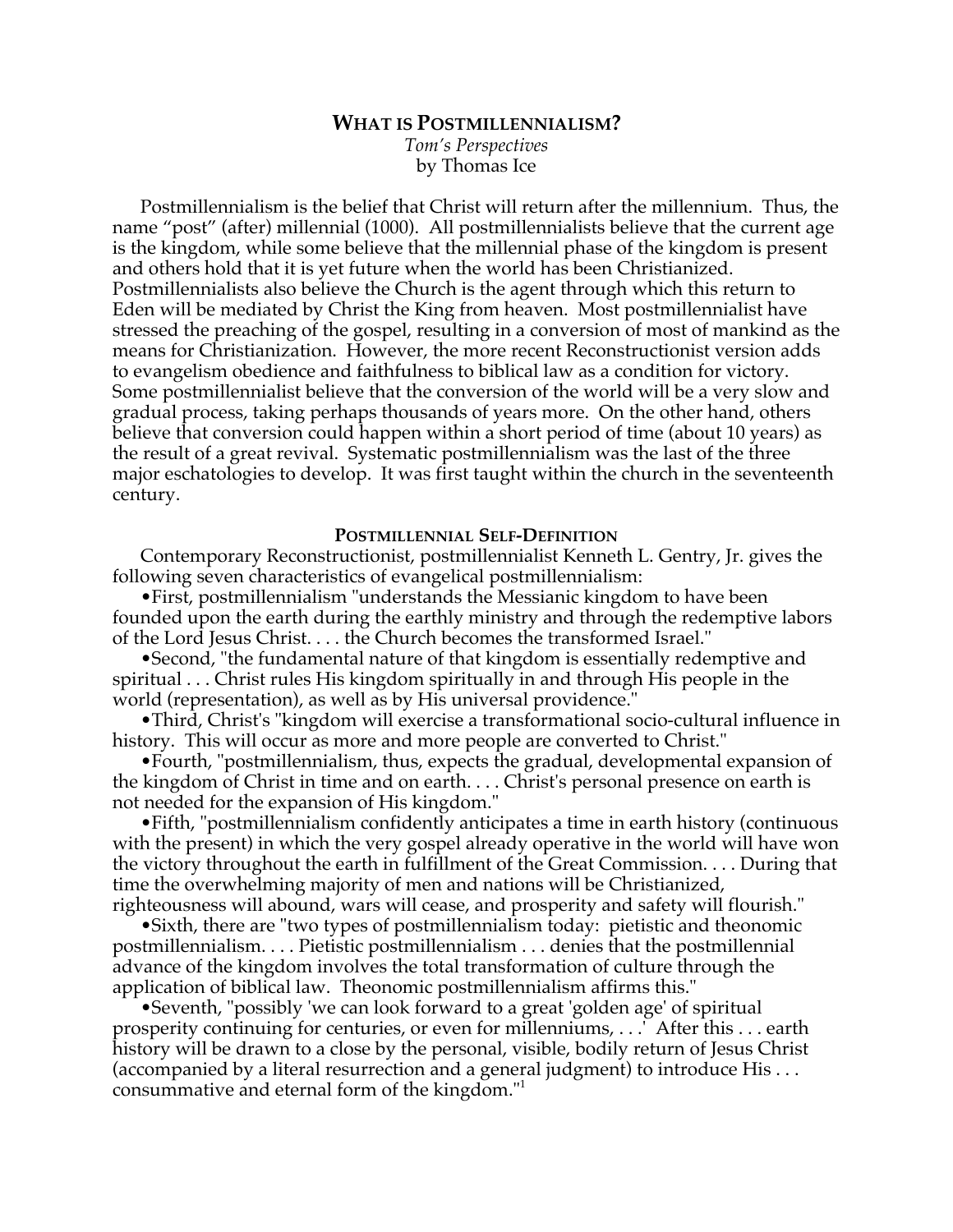#### **LIBERALS AND CONSERVATIVES**

While many of the basic elements of postmillennialism remain the same, distinction should be made between liberals who promote a postmillennialism through humanism (i.e., the social gospel of the past) and evangelical postmillennialism that promote progress through the church's preaching of the gospel and application of Mosaic Law. Both adhere to a gospel combined with social change as the agency of change and progress. Thus, in a sense, evangelical postmillennialists believe that many nineteenth century postmills went astray by adopting humanistic liberalism, instead they should have relied upon a more traditional, conservative approach.

#### **HISTORY**

The historical rise and development of postmillennialism has been the object of some dispute, partly because of some similarities between it and amillennialism. Amillennialism and postmillennialism, for example, would have Gentry's point one, two, and four in common. Thus, because of points of similarity, some have confused amillennialism and postmillennialism. Because of these similarities, it may be difficult at times to clearly distinguish postmillennialism and amillennialism in history. It is the differences that are significant, in spite of similarities. Both are clearly antipremillennial.

It is generally thought that Daniel Whitby (1638-1725) developed systematic postmillennialism, as a clearly distinct form of millenarianism. This does not mean that elements of systematic postmillennialism did not exist prior to Whitby, for they clearly did. However, it seems best to understand the maturity of postmillennialism into a distinct system as post-Reformational and in a sense an optimistic form of amillennialism. Thus, postmillennialism's development is dependent upon amillennialism.

Only a handful of partisan polemicists would attempt to argue that postmillennialism has a post-apostolic presence. "All seem to agree that postmillennialism is quite foreign to the apostolic church. There is no trace of anything in the church which could be classified as postmillennialism in the first two or three centuries."<sup>2</sup>

The rise of figurative interpretation and Augustine's millennial interadvent theory began to lay a foundation for the later development of postmillennialism. Augustine "held that the age between the first and second advents is the millennium of which the Scriptures speak and that the second advent would occur at the end of the millennium. This is definitely a postmillennial viewpoint as it places the second advent *after* the millennium."<sup>3</sup> However, it is also at the same time an amillennial viewpoint. Augustine and his eschatology is best classified as amillennial because he lacked the optimism required for a true postmillennial viewpoint, regardless of whatever similarities they may have in common.

Another development that contributed to the development of systematic postmillennialism is the rise of Christendom and the merger of church and state with Constantine's declaration that Christianity was the new religion of the Roman Empire (A.D. 313). Before Constantine it is estimated that only eight to ten per cent of the Empire was Christian. However, as the fourth century neared its end, virtually all identified themselves as Christian. This development lead to a form of victory and optimism about the spread of Christianity and its ability to overcome even a hostile state, like the previously evil Roman Empire. However, such optimism was tempered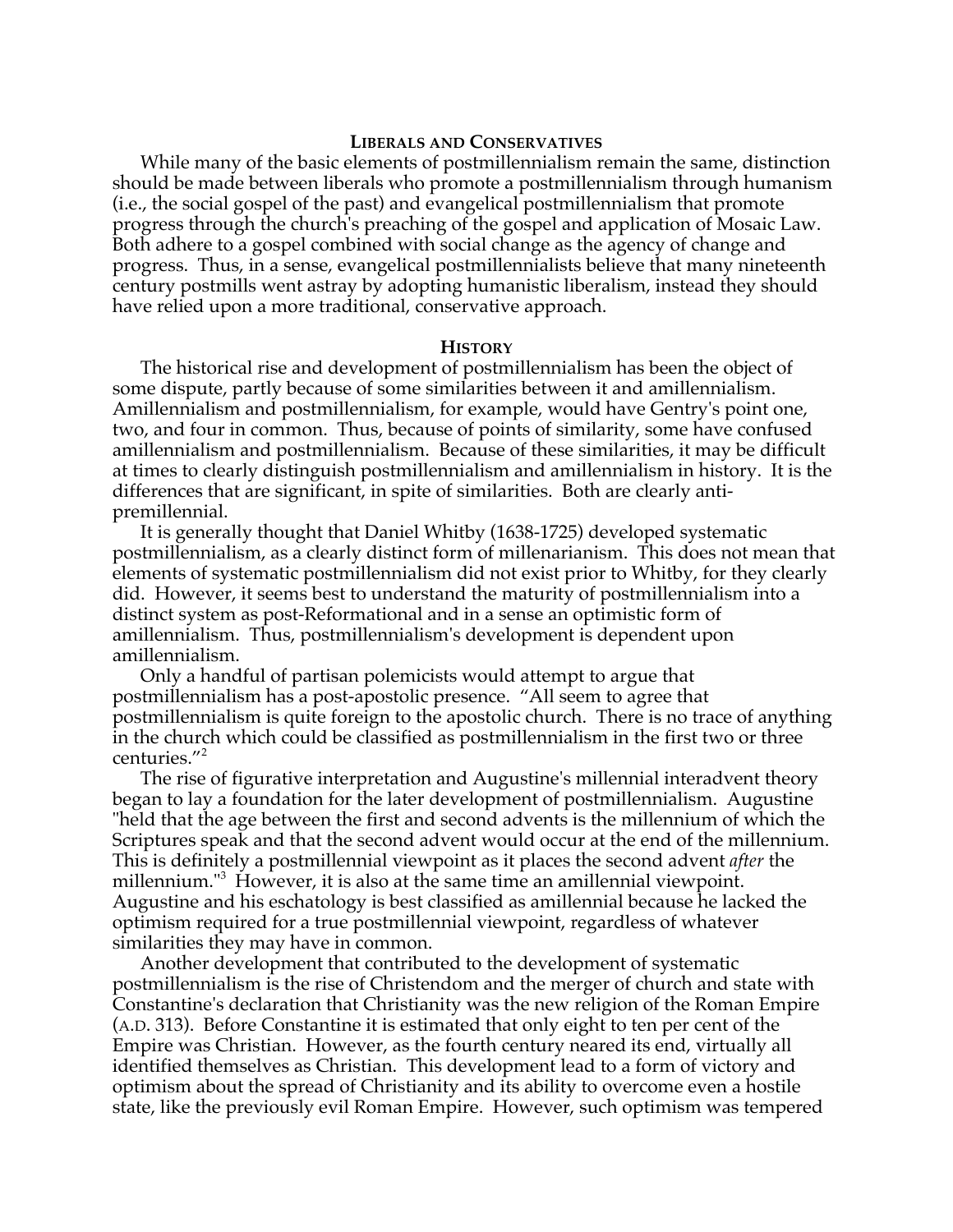with the lost to Christendom of North Africa in the fifth century and the rise of militant Islam a few centuries later.

Joachim of Floris' rise to prominence in the twelfth century certainly was a watershed event in the development of eschatology. He not only laid the foundation for the historicist interpretation of prophetic literature, but his optimism is seen by some as contributing to the development of postmillennialism. Whether or not he can be classified as a clear postmillennialist,<sup>4</sup> he certainly contributed to an optimistic view of history. E. Randolph Daniel notes,

the twelfth century was optimistic about history and the future. The Gregorian reformers certainly believed that they could dramatically reform and purify the Church on earth. Joachim, who was clearly Gregorian in his sympathies, believed that history was evolving toward the status of the Holy Spirit . . . when the Church would enjoy a historical era of peace and spiritual attainment that would far surpass anything achieved in the past.<sup>5</sup>

While Joachim helped prepare the way for the later development of postmillennialism, it is best not to classify him as a millennialist.

Joachim's third *status* has often been described as chiliastic or millennial, which implies that it constitutes a new beginning, the emergence of a spiritual church that would replace the corrupt clerical church. Certainly the millennium as depicted in Apocalypse 20 is a new beginning, but Joachim's status of the Holy Spirit is not millennial in this sense. . . . Joachim's thinking is evolutionary, not revolutionary. He was a reformer, not a millennialist.<sup>6</sup>

Joachim helped prepare the way for postmillennialism by contributing an idea of optimism that was to be continuous with the course of the present age. His belief that it was to be an age of the Holy Spirit was often adopted by later postmillennialists.

The Reformation sprang out of an attitude of pessimism and despair. Marjorie Reeves notes, "E. L. Tuveson has argued that the classical attitude of Protestant reformers towards history was one of pessimism: all things must decline; decay is the essential fact of history."<sup>7</sup> Robin Barnes says, "in the eyes of many Lutherans in the late sixteenth century, the entire social order appeared to be falling apart."<sup>8</sup>

John Calvin, while not reaching the depths of Luther's despair, cannot be claimed for postmillennialism as some have done<sup>9</sup>. just because he utters statements of optimism. Such statements need to be optimism within the context of a postmillennial creed. Calvin also made pessimistic statements: "There is no reason, therefore, why any person should expect the conversion of the world, for at length–when it will be too late, and will yield them no advantage."10 Nevertheless, "despite Calvin's Augustinian avoidance of historically oriented eschatology, the hint of progressivism in his thought left the way open for the frank meliorism and chiliasm of many later Calvinist thinkers."<sup>11</sup>

It would be left to the post-Reformation era for developments to spring forth into what can rightly be called postmillennialism. Joachim's idea of progress was recast into a "new interpretation of the Apocalypse and of the eschatological pattern which looked forward to some great transforming event rather than to inevitable decay."12 Postmillennialism came into flower in the 1600's as the "idea of novelty rather than return is seen in the excited references to all the new manifestations of the age–the new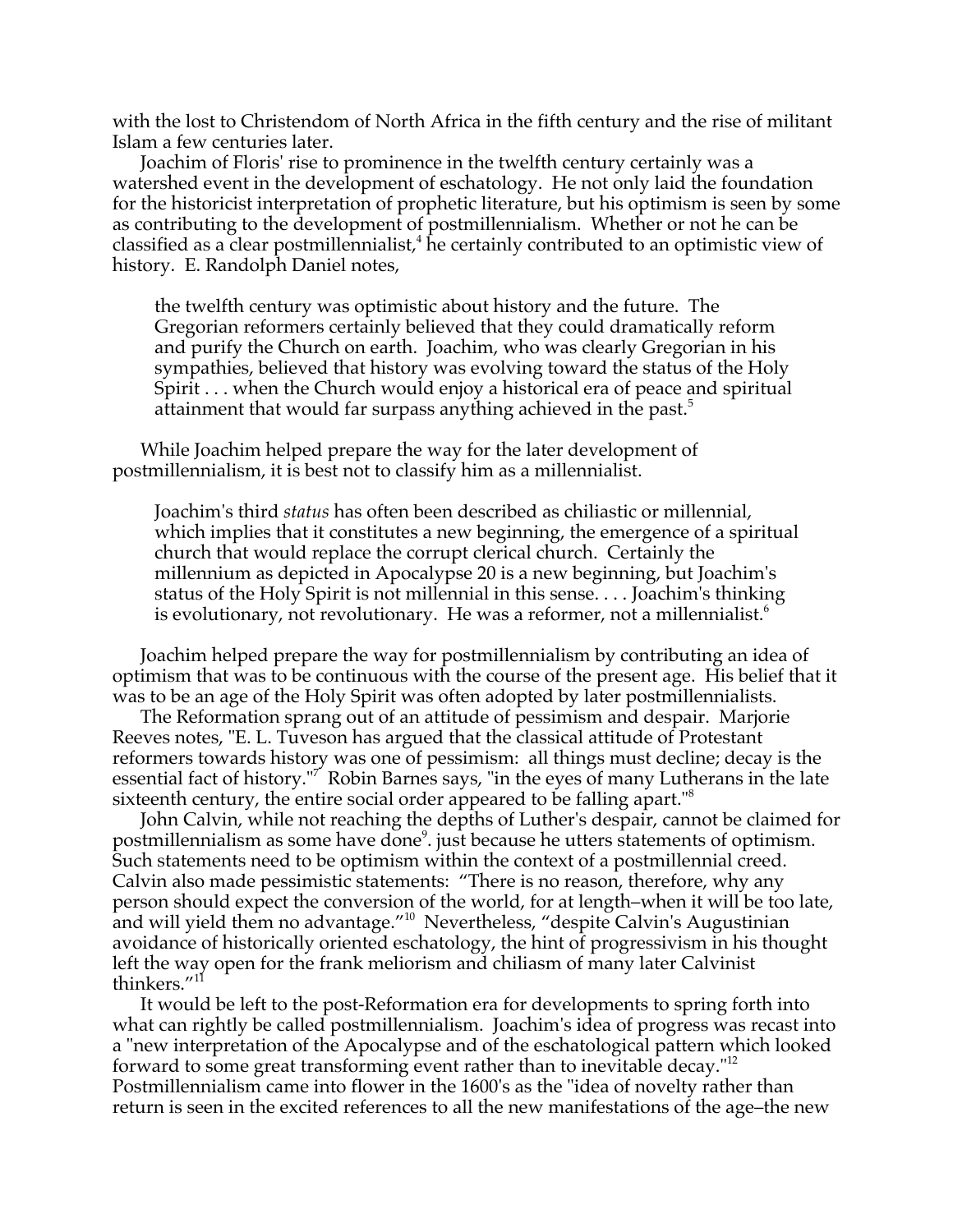lands, the new learning, the new books, the new missionaries."<sup>13</sup> This was aided by the gains of Protestantism over Catholicism in Europe as the new continued to gain over the old.

The postmillennialism of the seventeenth century consisted mainly of those who believed in the success of the preaching of the gospel and correspondingly the conversion of the Jews. The later belief was one held in common with premillennialism. Yet, even though there were a few prominent postmillennialists in the seventeenth century, the position exploded into popularity as a result of Whitby's "new interpretation" of Revelation 20 at the dawn of the eighteenth century.

Contemporary reconstructionist postmillennialists usually bristle at the reminder of Whitby's key role in postmillennial history. Their defensiveness likely stems from the fact that Whitby was a less than orthodox Unitarian. Nevertheless, it was as result of the efforts of Whitby who provided exegetical and theological definition for postmillennialism that the position began to gain ground and become the dominate eschatology in Europe and eventually North America before its decline. Walvoord note the following concerning Whitby:

He was a liberal and a freethinker, untrammeled by traditions or previous conceptions of the church. His views on the millennium would probably have never been perpetuated if they had not been so well keyed to the thinking of the times. The rising tide of intellectual freedom, science, and philosophy, coupled with humanism, had enlarged the concept of human progress and painted a bright picture of the future. Whitby's view of a coming golden age for the church was just what people wanted to hear. It fitted the thinking of the times. It is not strange that theologians scrambling for readjustment in a changing world should find in Whitby just the key they needed. It was attractive to all kinds of theology. It provided for the conservative a seemingly more workable principle of interpreting the Scripture. . . . Man's increasing knowledge of the world and scientific improvements which were coming could fit into this picture. On the other hand, the concept was pleasing to the liberal and skeptic. If they did not believe the prophets, at least they believed that man was now able to improve himself and his environment. They, too, believed a golden age was ahead.<sup>14</sup>

After gaining dominance in Europe and America among both conservatives and liberals, postmillennialism began a decline into near extinction. Fallout from the French Revolution in Europe dealt a severe blow to postmillennial optimism. Later, in the States, postmillennial decline awaited the turn of the century and was dealt a near-fatal blow by WWI and WWII and identification with the Social Gospel and Liberalism. Only in the 1970's has postmillennialism began to reassert itself, primarily through the reconstructionist movement. While postmillennialism has made some gains in recent years, it is still a minor position in the overall field of eschatology.

### **OBJECTIONS TO POSTMILLENNIALISM**

The greatest problem with postmillennialism is the fact that the Bible just does not teach it. Where is a specific passage that teaches the postmillennial concept? Not a passage that they think it their best, from which they attempt to develop a postmillennial theology. I am asking for a passage that teaches the idea of postmillennialism. It is nowhere to be found in the Bible. Lack of specific biblical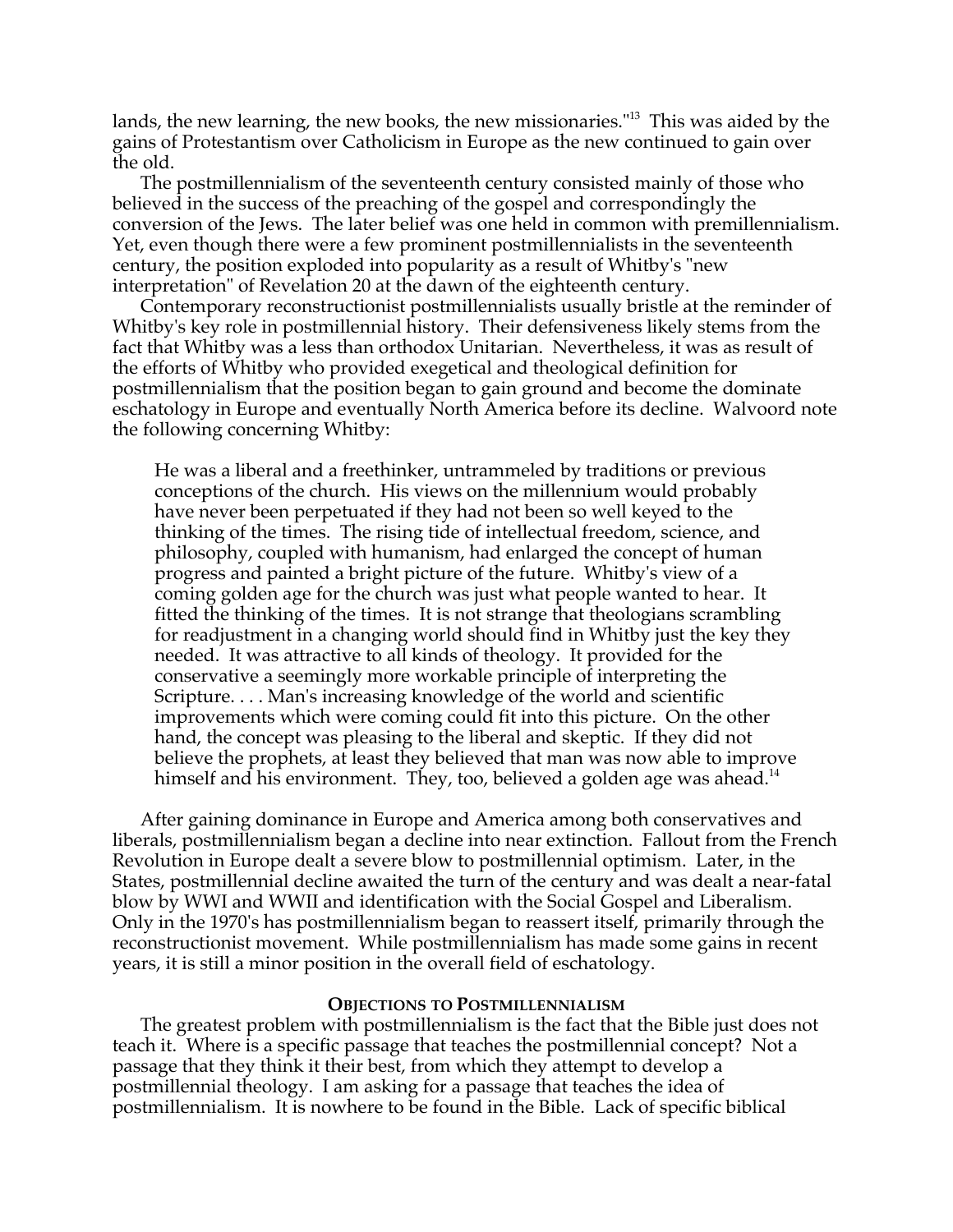support is fatal to postmillennialism for any Bible believing Christian. This explains why their normal presentation approach is to first attack premillennialism and then present broad theological concepts that one must adopt as a framework with which on needs to approach biblical texts.

Basic to postmillennialism failure to match up with Scripture is its lack of a consistent hermeneutic. At key points, postmillennialism must abandon the literal hermeneutic of the historical, grammatical, and contextual approach for some degree of spiritualization.

Nowhere does the New Testament teach that the kingdom of God was brought into existence at Christ's first coming. The New Testament does say that the kingdom was "near" during Christ's ministry, but it stops short of saying that it arrived during Christ's first coming. Furthermore, while personal redemption is certainly an essential key to the kingdom, that fact should not be used to negate equally clear teachings concerning the physical nature of this kingdom.

The postmillennial idea of progress is not found in any particular text of the Bible. Rather, it appears to be an idea brought to the pages of Scripture. Postmillennialism is inconsistent with the biblical fact that the cataclysmic return of Christ brings in the kingdom (Rev. 19-20), not the preaching of the gospel and gradual human progress. Gospel preaching in the current age is for the purpose of gathering out the elect for the future kingdom. An increase in the number of Christian converts has not resulted in a transformational socio-cultural influence. Too often there has been cultural regression. Such thinking, by postmillennialists, falls far short of the Old Testament description of the actual conditions of the kingdom.

Postmillennialism confuses Israel and the church. The postmillennial view requires the church to take over the fulfillment of promises made to national Israel so that they may posit a present kingdom. Modern postmillennialism needs to posit replacement theology or supersessionism as a key plank in its theology. Thus, it denies that the modern state of Israel could have any place in God's future prophetic plan. Postmillennialism is anti-Zionist. The New Testament nowhere teaches that Israel has been replaced by the church. Paul says to these things, "God has not rejected His people [Israel], has He? May it never be!" (Rom. 11:1) The church is certainly a partaken in the Abrahamic promises, but not a taker over of Israel's promises.

While it is true that the Bible predicts an increasing spread of the proclamation of the gospel in the current age, this does not support the notion of postmillennial progress. All millennial positions—pre, post, and amillennialism—believe in a global preaching and spread of the gospel during the current age. In addition, the Bible speaks frequently in catastrophic and interventionist language of Christ's return to earth as the cause of millennial conditions. Specific statements of gradualism are lacking in the Bible. Postmillennialism also denies the New Testament teaching that Christ could return at any-moment, known as imminency. The Great Commission is being fulfilled, not by exercising a certain level of response to the gospel, but when the church is preaching the gospel and making disciples throughout all the nations. This is occurring in our own day.

Shifting from pietistic to theonomic will not make postmillennial sudden more effective in history. In fact, at least pietistic postmillennialism was much more evangelistic than is the current brand of theonomic postmillennialism. If the church were looking to theonomic postmillennialism to show the way in the area of evangelism, then it would become extinct within a generation.